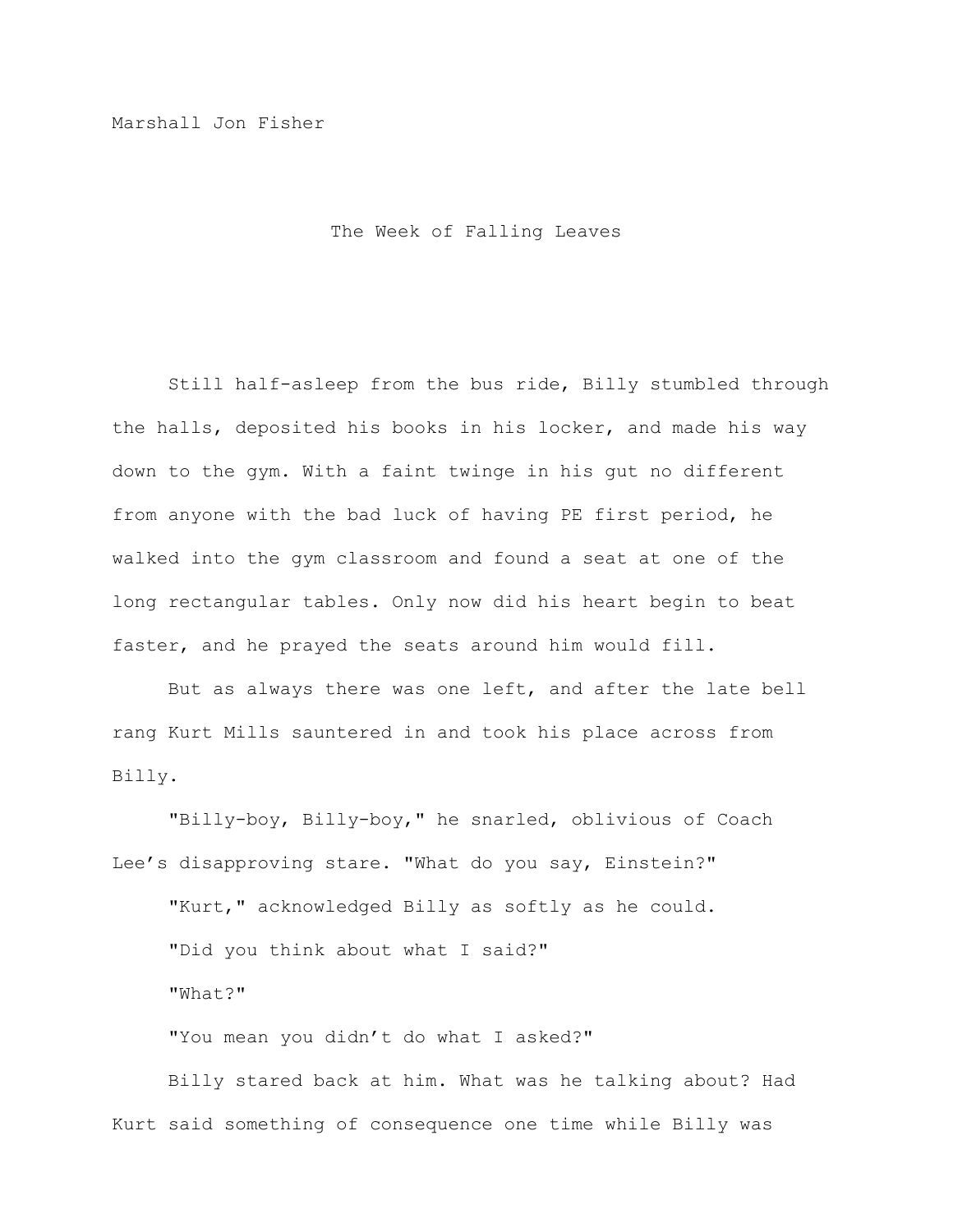nodding at him but listening to Coach Lee?

"Damn," whispered Kurt across the table. "Looks like I'm going to have to kick your ass, like I said."

Though this threat came every day and had yet to be delivered, Billy's pulse shot up on cue. Billy was of average height and skinny, Kurt was short and skinnier, but the smaller boy brandished a violent edge, and word had it that he was a black belt. No one messed with Kurt; in fact, no one acknowledged his existence. He was a nobody at school, a dark absence moving through the crowds between classes. But he had latched onto Billy like a virus, in first-period PE.

"Just kidding," Kurt hissed, bending over the table as if to stifle laughter. "Just testing you, Billy-boy, to see if you'd lie to me. I never asked you to do anything. We're buddies, Einstein. It's the other assholes I kill."

By the end of the day, the nervous feeling from PE had worn off, and when Billy took the soccer field he was feeling good again. He and his two best friends, Matt and John, had made the junior varsity team, and from then on autumn was filled with laps, drills, and games on the field encircled by slowly brightening trees. As the sun went down, the "late bus" took them and the other athletes, musicians, and club members home to dinner.

Dinner, homework, dessert by the TV, bed, alarm, breakfast,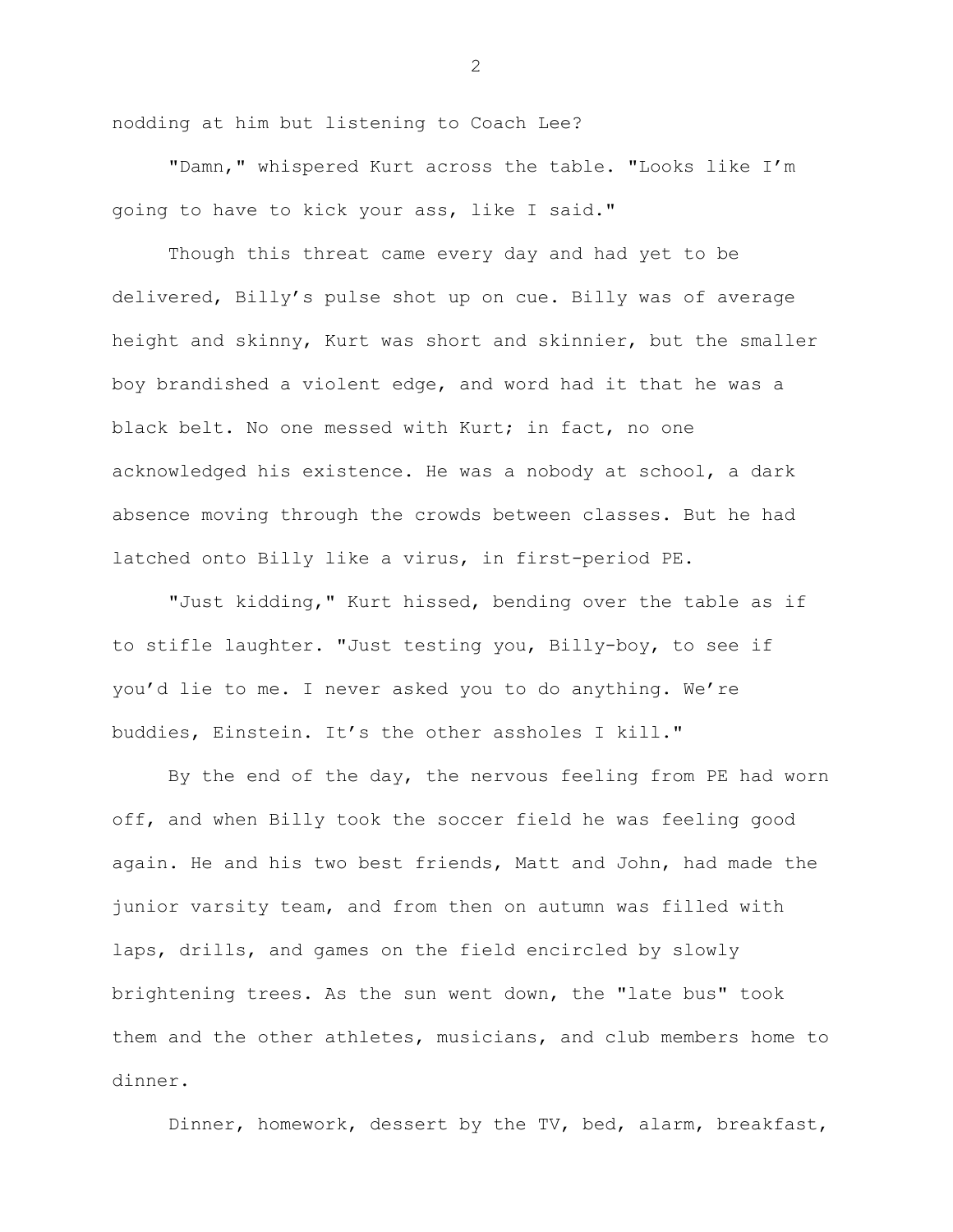and he was back on the bus. In grade school, the six-week grading period had seemed an epoch, a chasm too wide to see the other side. But now a week spiraled away before his eyes, and for the first time he had an inkling of how fast his life would go by; here it was almost Halloween. His was one of the first stops, so there was always an empty row, and he took a window seat and immediately propped his head against the glass and fell back asleep. The heat rising from the grate beneath the window, the soporific rocking over bumps and rolling into turns, the steady vibration of the motor; this dreamy transition between home and school was a treasured reprieve before the final abrupt awakening in front of the weathered old brick building.

Except for Gertie's entrance, that is. Nudged out of slumber by the jeers and laughter, he would keep his head against the glass, knowing that she had appeared at the top of the steps and was inching her way down the bus. Everyone else next to an empty seat would quickly cover it with their books, and Gertie would proceed, pretending that her classmates really *were* saving seats for friends, in violation of bus rules. Ignoring how the books came back up after she passed, until she reached Billy's place, where she would gratefully take the empty seat next to him.

"Hey, Gertie's got a boyfriend," howls came from the back seat, where delinquent upperclassmen tried to believe they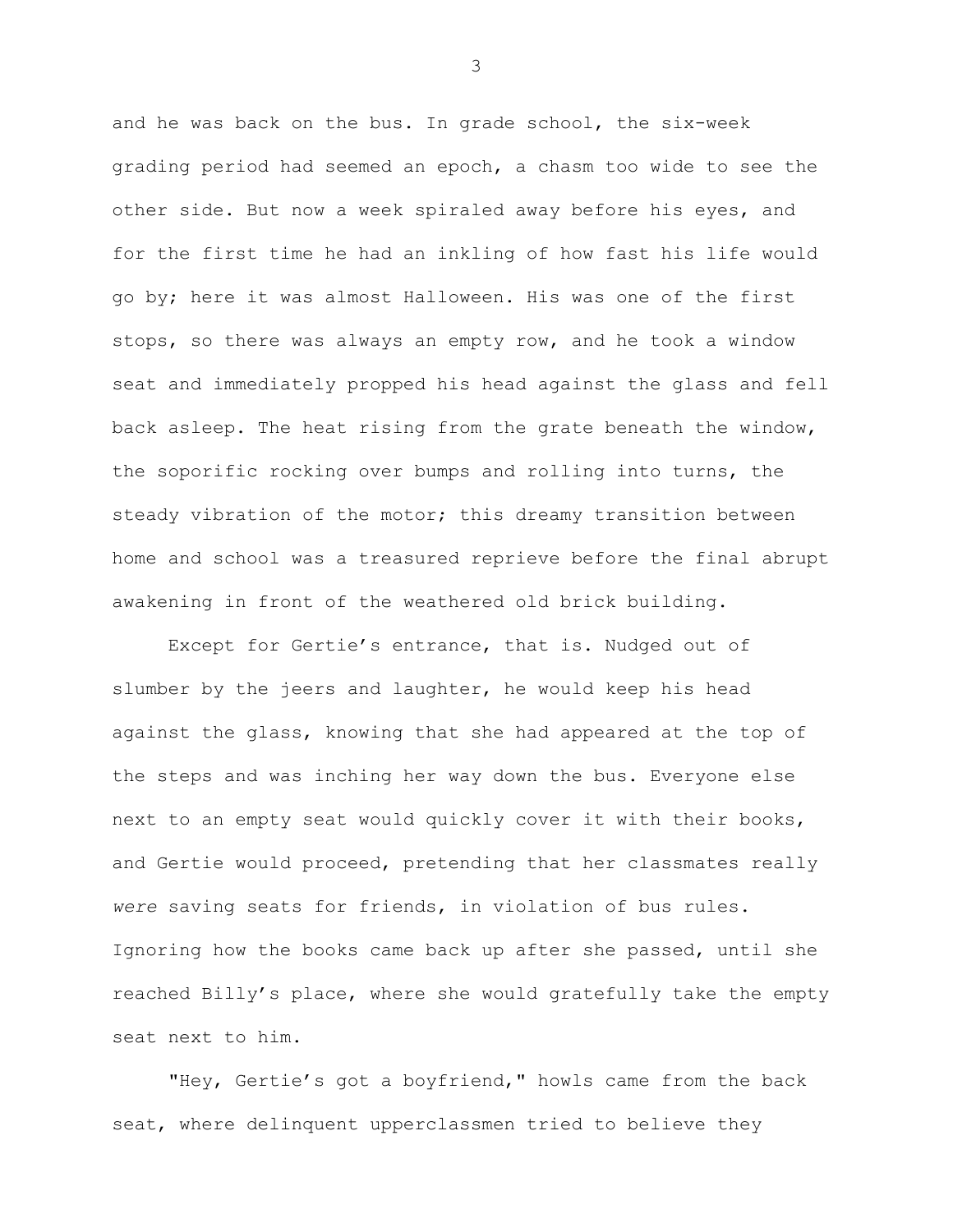weren't schoolboys on a yellow bus. "How is she, Billy?"

And Gertie and Billy would ignore them in unspoken resistance, she stiff and upright with a plastic, long-suffering smile, he slumped against the window, retreating into his dark internal-combustion hypnosis.

He would just have fallen into another dream when the sudden silence of the cut engine would jolt him awake. The aisle was filled with scrambling bodies, and the sight of the aging, forbearing building out his window pulled the final covers from his nap.

Seconds later he was back in PE, looking at Coach Lee but hearing the tinny, menacing voice of Kurt Mills.

"You know Shitty Ferguson?"

Billy nodded. Mitty Ferguson was a nondescript personality whose name he'd known since first grade but who was never in his classes anymore, to whom he'd never spoken more than a couple words.

"You know why he's out of school?"

Billy shrugged; he would not have noticed whether or not Mitty made it to school.

"Side-kick to the head," Kurt hissed. "He pissed me off. Wouldn't lend me his Zeppelin tapes, like I wouldn't take care of them or something. I kicked his fucking ass." His long brown hair parted in the middle and fell over his face, looked like it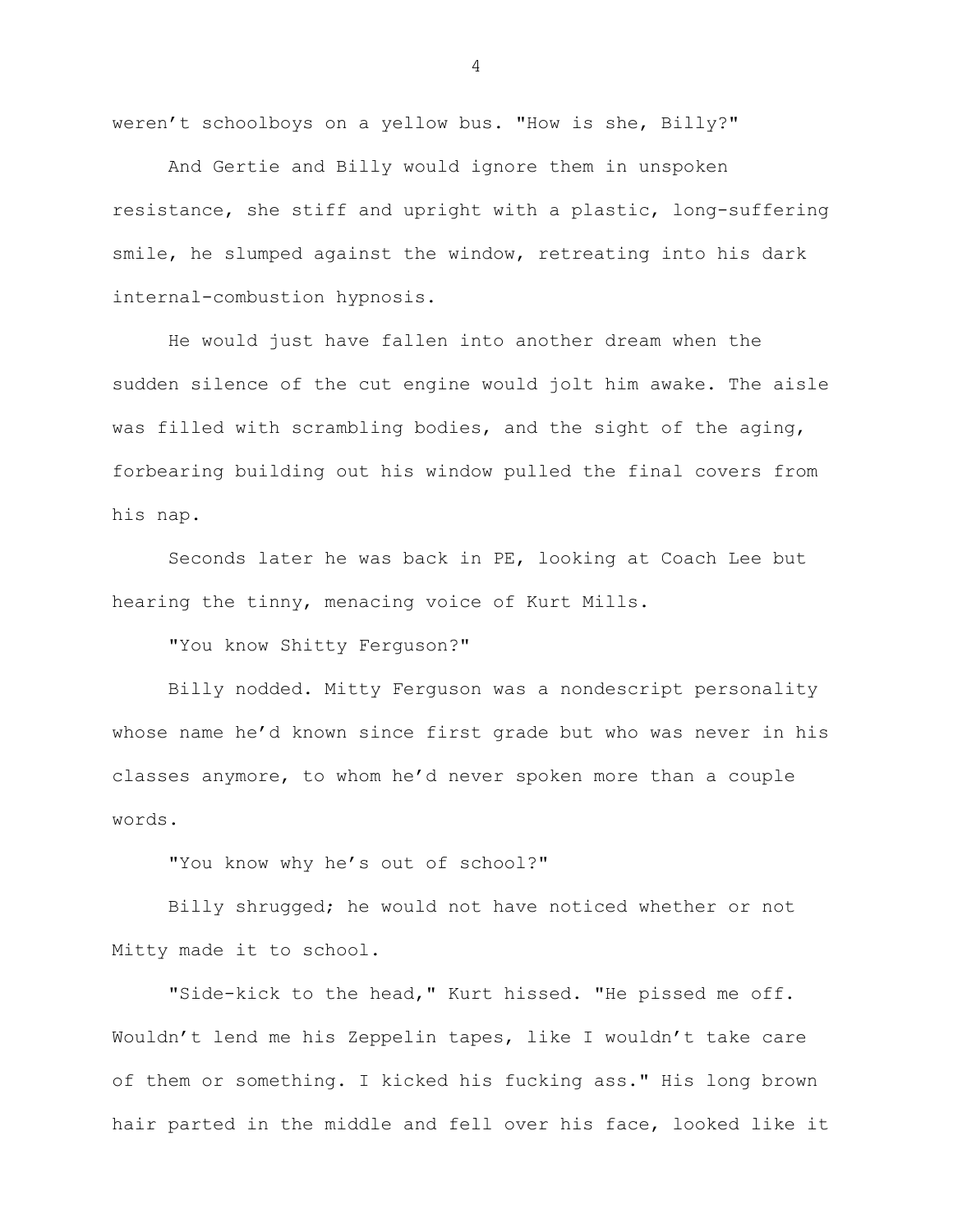had never known shampoo. "Don't cross me, Billy-boy. Good thing for you we're buddies."

After Coach Lee took attendance and gave a short lecture on the rules of flag football, the class headed for the locker room and Kurt disappeared. When they emerged outside in their gym uniforms and formed lethargic teams for the thirty-five minutes remaining for sport, he was nowhere to be found. Out of school, with his friends, Billy loved these sports; but in the freezing early morning he hated the disorganized fractions of games in which the bigger boys dominated and half the kids loitered uninterested on the sidelines, and he envied Kurt his ability to disappear without repercussion. If Billy skipped out, Lee would have him running laps after school for sure. And besides, where would he go for thirty-five minutes?

After school everything was different. He was part of a team, running passing drills down the field, giving and receiving the ball, as he had since early childhood. The hard resistance of the ball against his instep was a comfortable, familiar thing in his life. And practice, when he could work up a sweat and kick hundreds of balls, was preferable to the games, when he spent half the time on the bench and even when in the game found those perfect situations of pass and go so rare.

Beginning with one maple by the corner of the south goal, the trees had been turning gradually for weeks. A few leaves had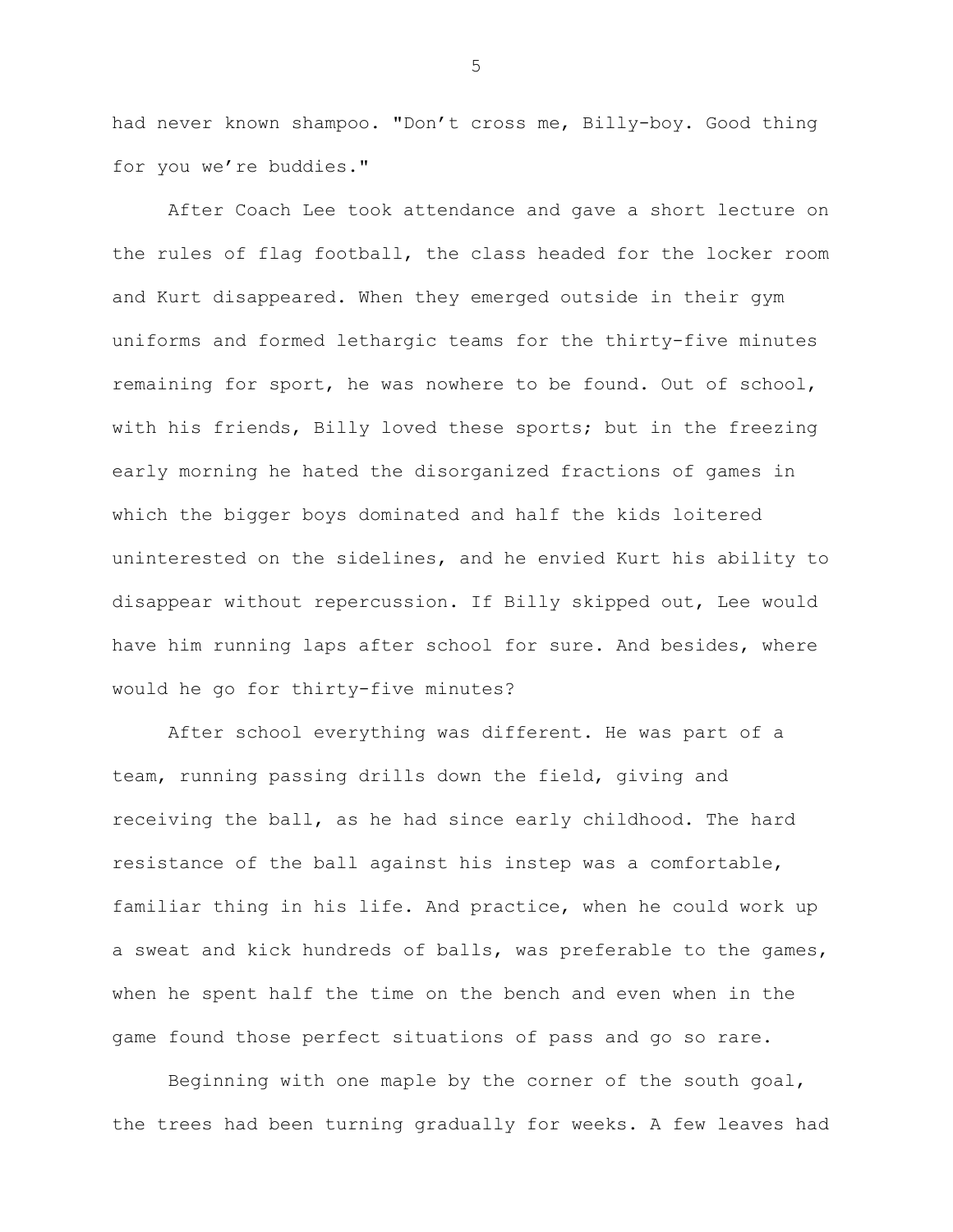fallen to the field, but most had remained on limbs in their swelling colors, as if waiting for saturation before pouring forth. Now, in the last week of October, they came down in a rain of orange and red. Every gust of wind that bended a corner kick fomented a swirling polychromatic dust storm that ended in a new leafy layer on the grass. The grounds maintenance men worked every morning to clear the fields, but by the end of practice Billy's cleats were crushing leaves as he raced to meet the ball. For a week they practiced under this glorious torrent, through bright thin sunshine and cold air that purged his chest of classroom dustiness. And the leaves seemed to make them run even harder, scramble back quicker for defense, chase down the ball till their lungs burned. When the trees were finally empty and the field raked clean, the season would be over.

Back at the rectangular table in the gym classroom. From the moment he woke until the signal to go to the locker room and change, this seven minutes was the focus of his mind. When he entered the room each morning, it seemed he had just left; time contorted until a day was a funnel, a cone with PE at the wide end and everything else narrowing into a point.

"I hear you got a girlfriend."

"What?" Billy, bleary-eyed, wanted nothing to do with this new line of inquisition.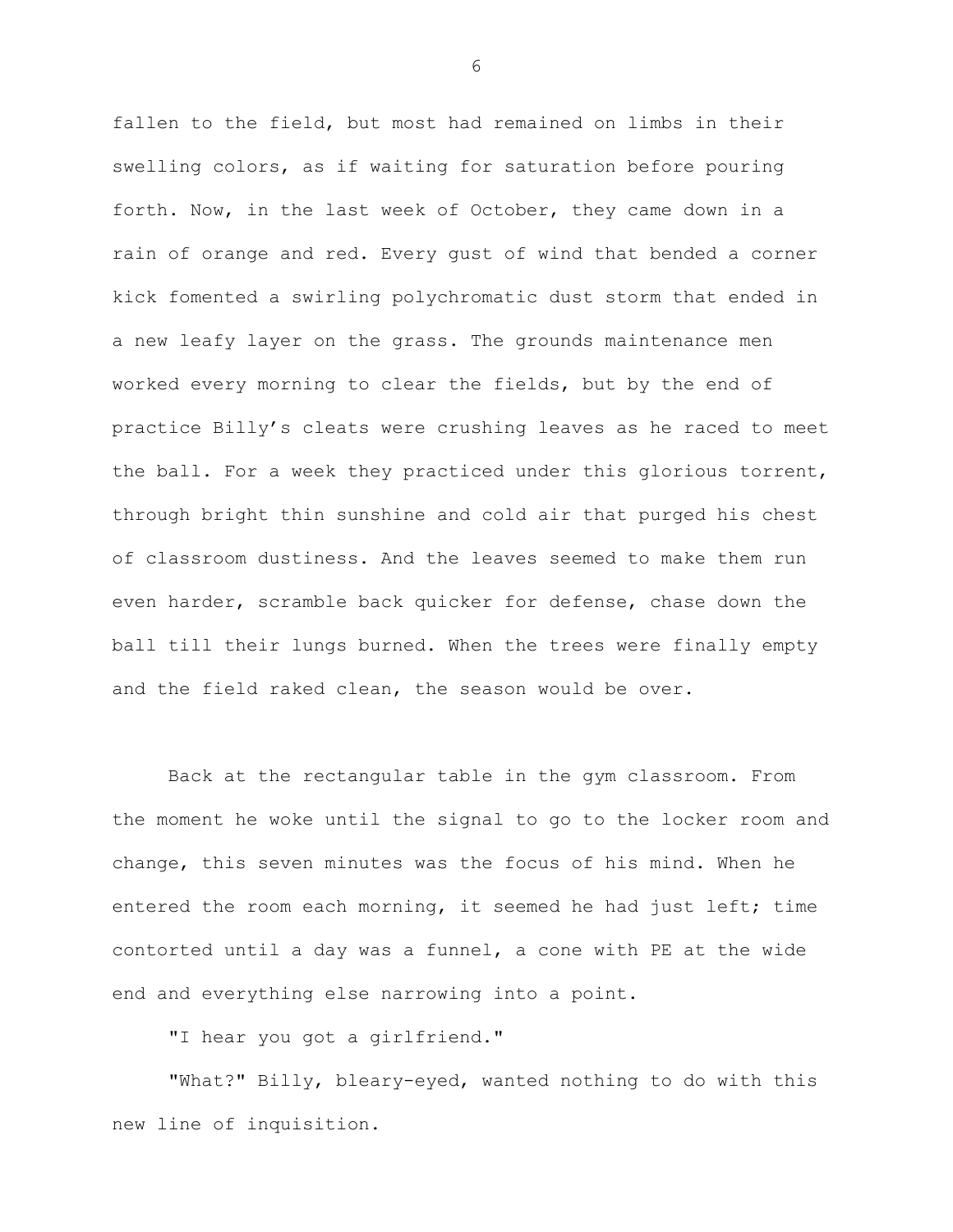"A girlfriend." Kurt's stringy hair all but obscured his eyes. His *AC/DC* tee-shirt seemed pasted with dried sweat to his imploding chest. Billy suddenly couldn't remember him wearing any other shirt. "Some of my buddies were putting you down. Calling you, basically, a pretty-boy teacher's-pet egghead pussy. I set them straight, I said you were all right. They appeared doubtful. Brought into question your geeky girlfriend."

"What?" It seemed the only word at Billy's disposal, and he struggled in vain to keep the pitch down near Kurt's.

"It's all right, dude. I got 'em on that too. 'And how much tail have you been getting?' I said. After all, pussy is pussy."

Billy concentrated on Coach Lee's peroration concerning laps.

"You are getting some, I assume? I mean, why else would a smart guy like you be going out with some ugly chick? Hey, you know what to do, don't you? If you need some how-to advice, you know where to go. Believe me, I've had my share of muff. Not like those losers. Nothing better to do but sit in the back of the bus and rag on my buddy's babe."

"Let's go!" Coach Lee foghorned. "On the track in five minutes!"

That afternoon the late bus broke down at the school, and the driver said it would take 45 minutes to get a replacement.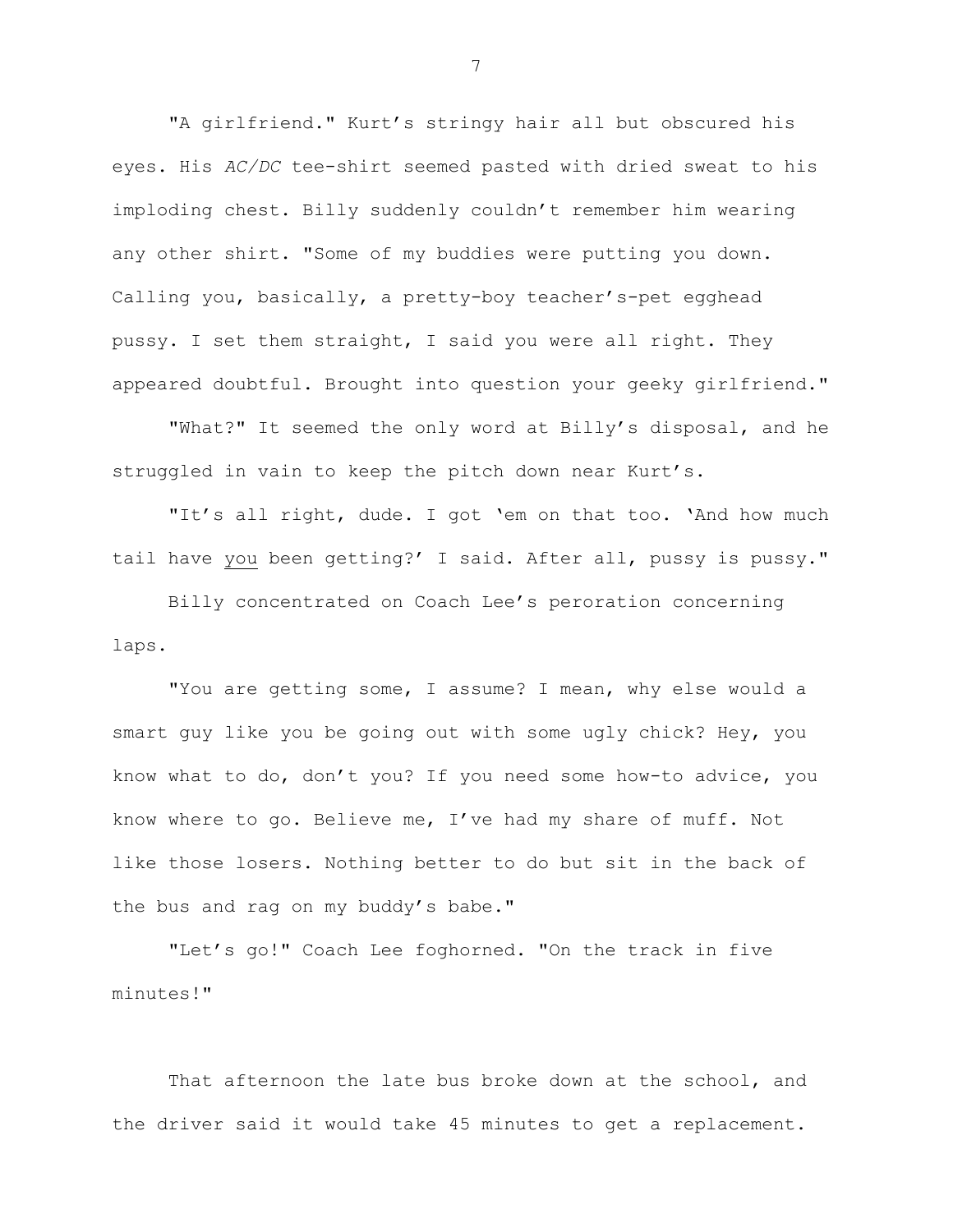Since it was just that long a walk home, Billy and John and Laurie Ellis set out on foot. Had they been older, they would have remarked on the miraculously colored trees lining the back roads heading home. At fifteen, though, not so far removed from birth, they took it for granted, as what was only due them. They hadn't asked to be brought into this world and sent to high school; if spectacular foliage was theirs every autumn, that was just part of the deal.

"Are you guys applying for National Honor Society?" asked Laurie.

"I guess so." Billy had known Laurie since first grade, and had escorted her to the eighth grade prom eighteen months earlier. Chauffeured by his father, they had joined their friends at a fancy restaurant afterwards, and then on her doorstep exchanged a perilous goodnight kiss on the lips before he scurried back to his dad's car. Afterwards they quickly reverted to their ancient, platonic friendship.

"I'm going to run for NHS president next year," said John. "Stuff like that looks great for colleges. Why don't you guys run for vice president and treasurer?"

"Maybe we'll run for president too," said Laurie.

"Excuse me," said John. "I thought we were speaking seriously."

They approached John and Laurie's street, their socks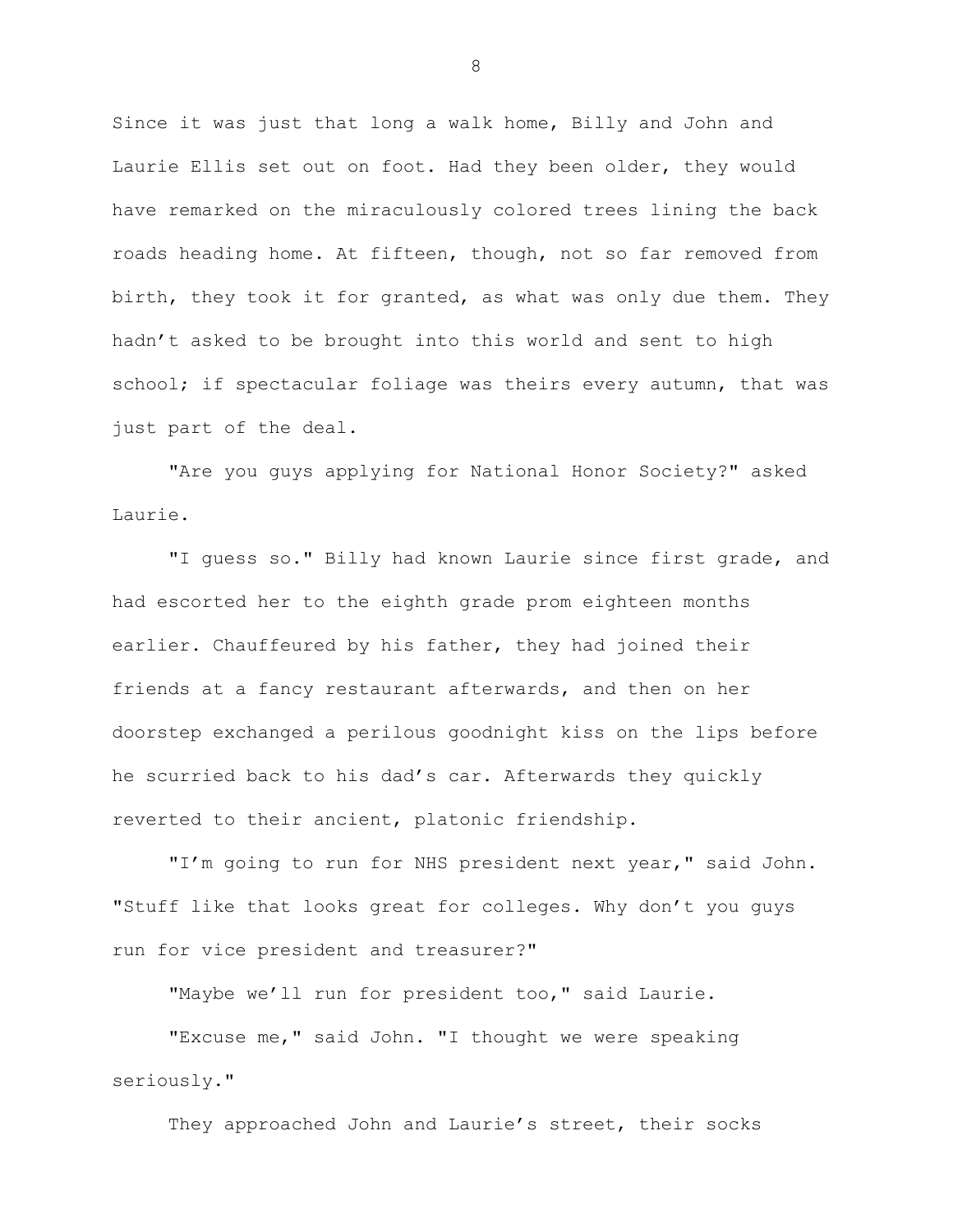peppered with colored specks from kicking through piles of leaves.

"I don't know which is worse," said John, "walking or bussing. Next year, when I get my license, I'm buying a car, no matter what. Even if I have to work at McDonald's and settle for a \$200 junk heap."

"I'm with you," said Laurie. "I'll sell myself to pay for the gas."

"You'd probably do better at McDonald's."

"Ha ha ha. How about you, Billy? Gonna join our carpool?" "Absolutely. Here's to individual transit."

"You can do my math homework to pay for the extra mileage," said John.

"Speaking of math homework, you can expect a call from me tonight," called Laurie as she and John turned onto their street.

Billy continued on, clumping along in his cleats, backpack heavy with clothes and books, kicking leaves, stones, anything, into imaginary goals.

"You let me down, Billy-boy."

"Wait, he's talking about the quiz," said Billy, trying to ignore Kurt's dark eyes bearing down on him. Instead of playing outside, they were being given a multiple-choice test on the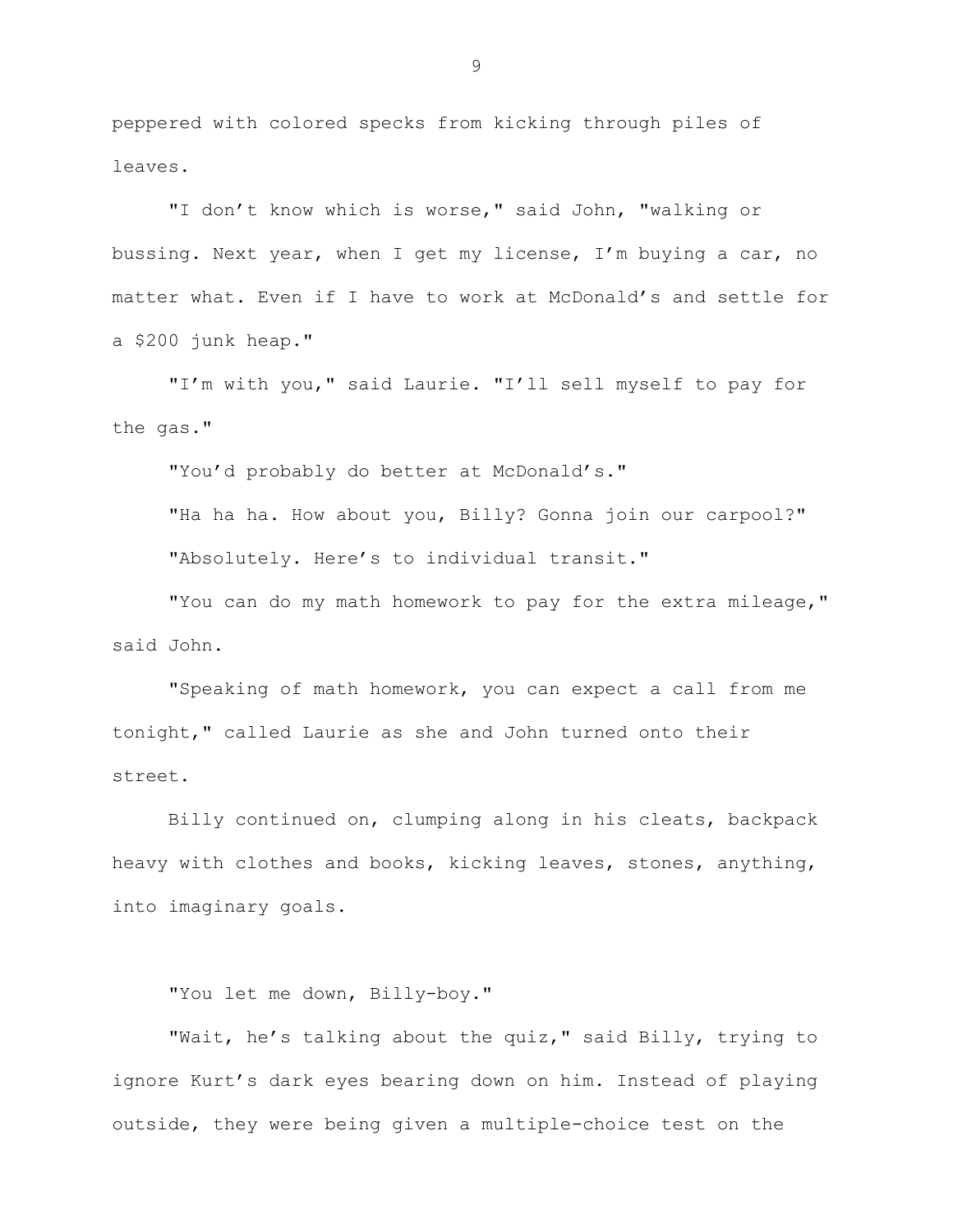history and rules of basketball, their next sport.

"I said you let me down," Kurt hissed. "You didn't tell me she was a retard."

Billy slipped him a look of incomprehension. "Your girlfriend, buddy-boy. You embarrassed me. I was standing behind you, defending your right for poon-tang, and it turns out you've been letting a retard sit by you. You made me look bad."

"I didn't do anything," whispered Billy. "I just don't tell her to go away."

"Well, you're gonna start tomorrow, or I'm gonna kick your ass. Looks bad for a buddy of mine to sit next to some retard."

A copy of the quiz landed in front of each of them, and Billy started to read it, but he couldn't concentrate. He answered a few questions but was sure they were wrong. He suddenly couldn't remember what he'd memorized last night: the length of the court, the date of the first professional game, the name of the man who had first hung up peach baskets and encouraged his students to throw balls through them.

"Hey, let me see," said Kurt. "Who could possibly know this shit?" Billy neither covered nor moved his partially exposed paper. He tried to concentrate on the questions. What is the weight of a regulation NBA basketball?

"Fuck this shit," said Kurt when he saw Billy struggling with the answers. He quickly filled in all the blanks and turned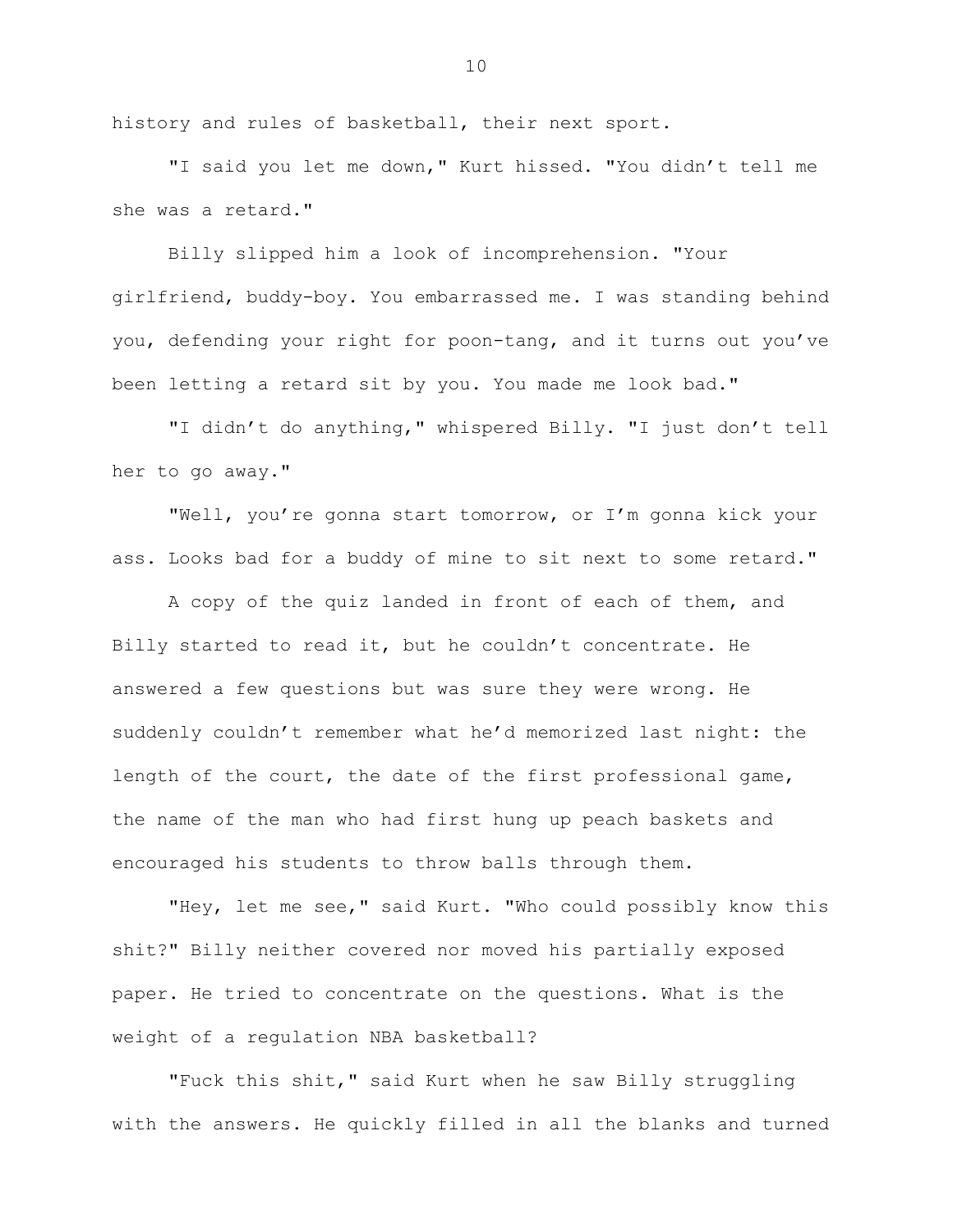over his paper. "So Billy-boy, you're gonna stop letting the retard sit by you, aren't you?" Billy stared at his paper. "I know you don't want me to kick your head in."

When Coach Lee collected the tests, Billy had to quickly scribble the remaining answers as best he could. The class then went to the locker room, changed, and ran one quick lap before the period ended. Billy sprinted all the way.

When he took his window seat the next morning, he put his backpack on the seat next to him as if to save it. But as the bus groaned to a halt at the next stop, he picked it back up and held it on his lap. He sat upright the entire ride, and when the howls came from the back and the girl reached his row and took her seat as if by random choice, he almost looked her in the face. Loud smooching sounds from behind them faded into noise as the old bus coughed loudly down the road.

"You fucked up, Billy-boy. You sat next to the retard again. You made me look bad. I told them no way, he won't let her do it again, but you made a laughingstock of me. As a result, I'm gonna break your face this afternoon."

Coach Lee was grimly passing back yesterday's quizzes, one by one. "I almost ran out of ink marking these up, you chumps." He dropped one in front of Billy and continued on. Billy turned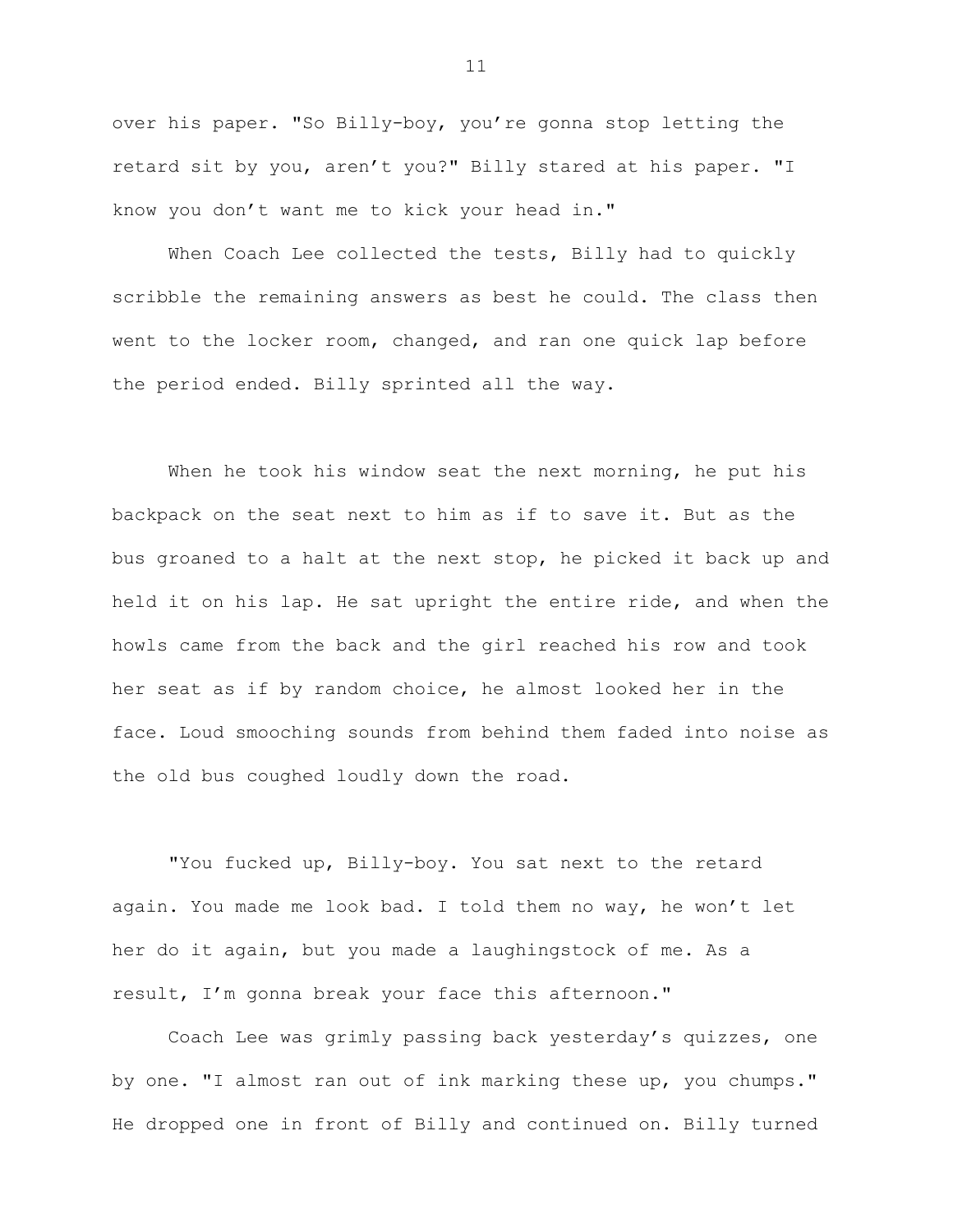it over, saw the "F" in bright red at the top, and turned it back. Not even an "I'm disappointed in you" next to the grade. In PE, he was just another name in the grade book.

"You and me are finished, Einstein, or should I say Moe," Kurt gestured at Billy's quiz. "Not such an egghead anymore, are you. I'm really glad I copied off you." He hadn't even glanced at his own grade, just crumpled the paper in his hands. "Well, you're not gonna be any smarter with my footprint on your brain. I haven't been training since I was five years old for nothing. You ever hear of a front snap kick to the chest? It's a long walk from your last class to the locker room, isn't it?" How did he know that? "You have to walk all the way across the courtyard, don't you? Well, that's where I'll meet you, Billyboy. That's where I'll kick your ass. And don't try a different route, because I'll catch you, and I'll just hurt you worse."

Billy's face blazed. He stared straight ahead, over Kurt's head, waiting for the signal to escape to the dank, fetid locker room.

"You ever hear of a roundhouse kick to the temple? You ever hear of an axe kick to the face?"

Honors English and Honors Chemistry were over, and now Algebra II was as well. The final bell rang, and students ran for their lockers, their buses, their cars. Billy took his time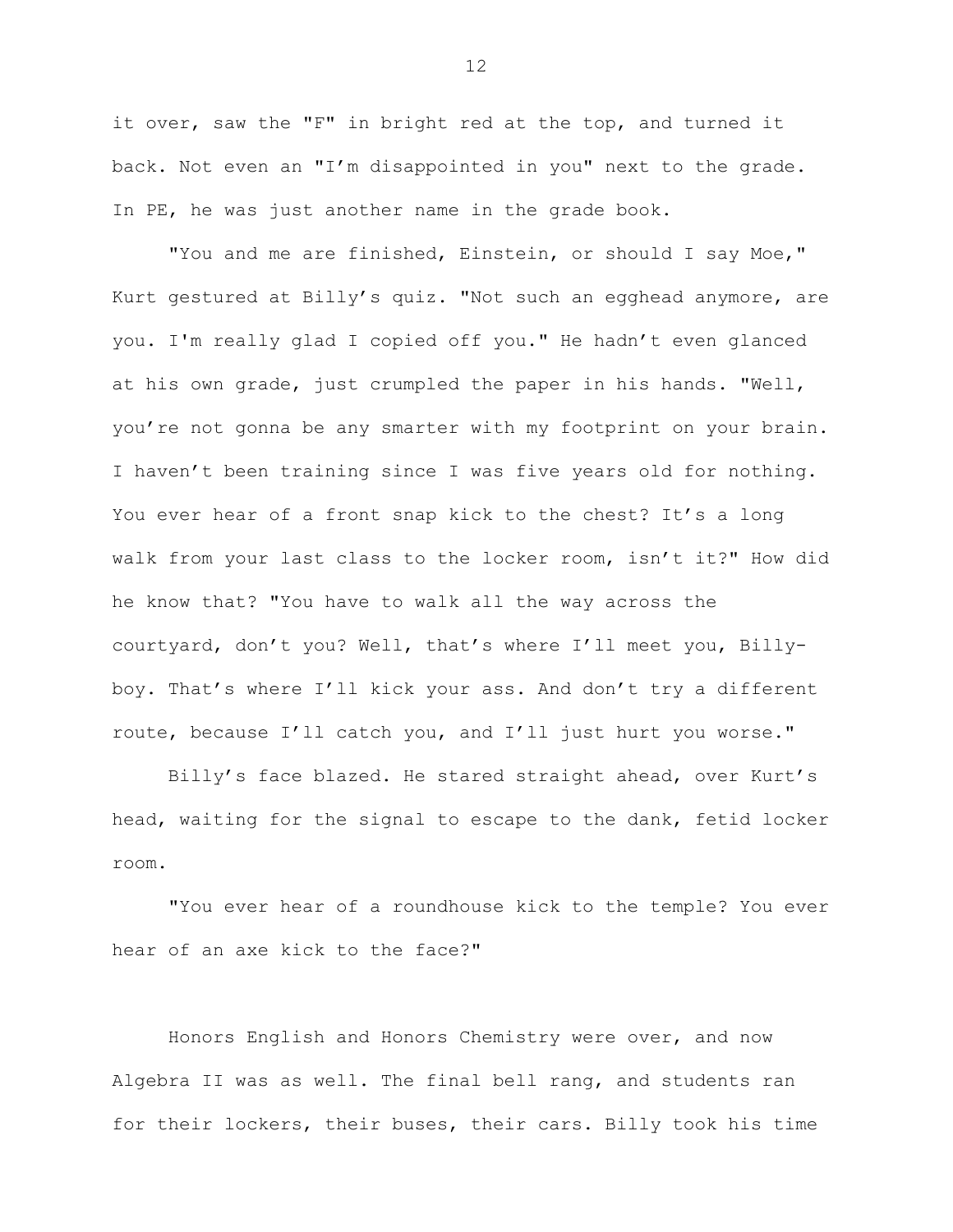walking from his classroom at the corner of the building, down the long hallways. He was always the last one to get ready for practice, anyway, with the longest walk. He had never been in a real fight before. What would it feel like, the first time his precious cheekbone, so coddled and nurtured by his parents, felt the impact of a fist? Get at least one good punch in, he'd always heard. Even if they win, if they suffer some pain they'll think twice next time. Was it possible against a black belt?

As he neared the empty courtyard he would have to cross, his heart pounded against his ribcage and his skin burned as if with embarrassment. He could have changed his route, but Kurt would find him sometime. He almost welcomed the moment of contact, when his assailant would relieve him of the burden of choice. From that moment on, it would be instinct and fate.

With tears almost in his eyes, he pushed against heavy doors and stepped out into the courtyard. One foot after the other he crossed out into the open. He imagined a pair of eyes following him, but saw no one in his peripheral vision as he stared straight ahead at the matching metal doors on the opposite side.

When he reached and went through them, he breathed deeply again and almost cried in relief. Incredulous, he realized that it had never occurred to him that Kurt might actually have known no more karate than he did. He changed quickly to his soccer